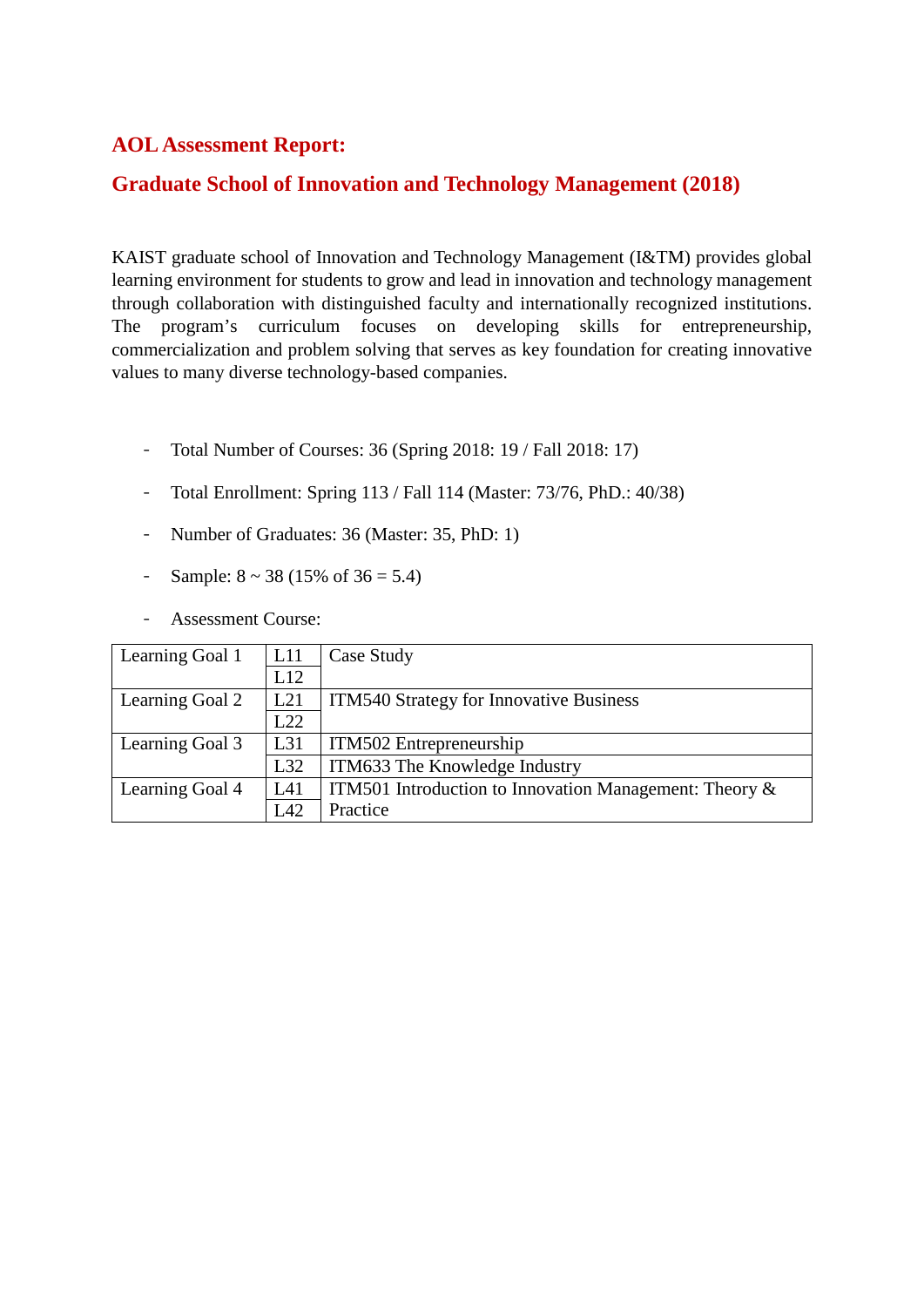## *Overview of Assessment*

## **Graduate School of I&TM Assessment: Learning Goal 1**

**Learning Goal: Our graduates will be able to apply critical, innovative, and strategic thinking in a dynamic business environment.**

| <b>Learning Objective</b>                               | <b>Sample</b>                  | <b>Methods</b>              |
|---------------------------------------------------------|--------------------------------|-----------------------------|
| (L11) Our students will have                            | <b>Students completed Case</b> | (L11) Case study evaluation |
| the ability to identify and<br>analyze complex problems | Study ( $N = 38$ )             | (L12) Case study evaluation |
| from multiple perspectives.                             |                                |                             |
| $(L12)$ Our students will be                            |                                |                             |
| able to apply innovative and                            |                                |                             |
| strategic solutions to                                  |                                |                             |
| organizational problems.                                |                                |                             |

 $\checkmark$  The mean scores of instructor's case study evaluation for both L11 and L12 exceeded 2 (meets expectations); the scores for L11 and L12 were 2.52 and 2.18 respectively.

 $\checkmark$  The overall score implies that most students were able to apply critical, innovative, and strategic thinking in a dynamic business environment through I&TM courses.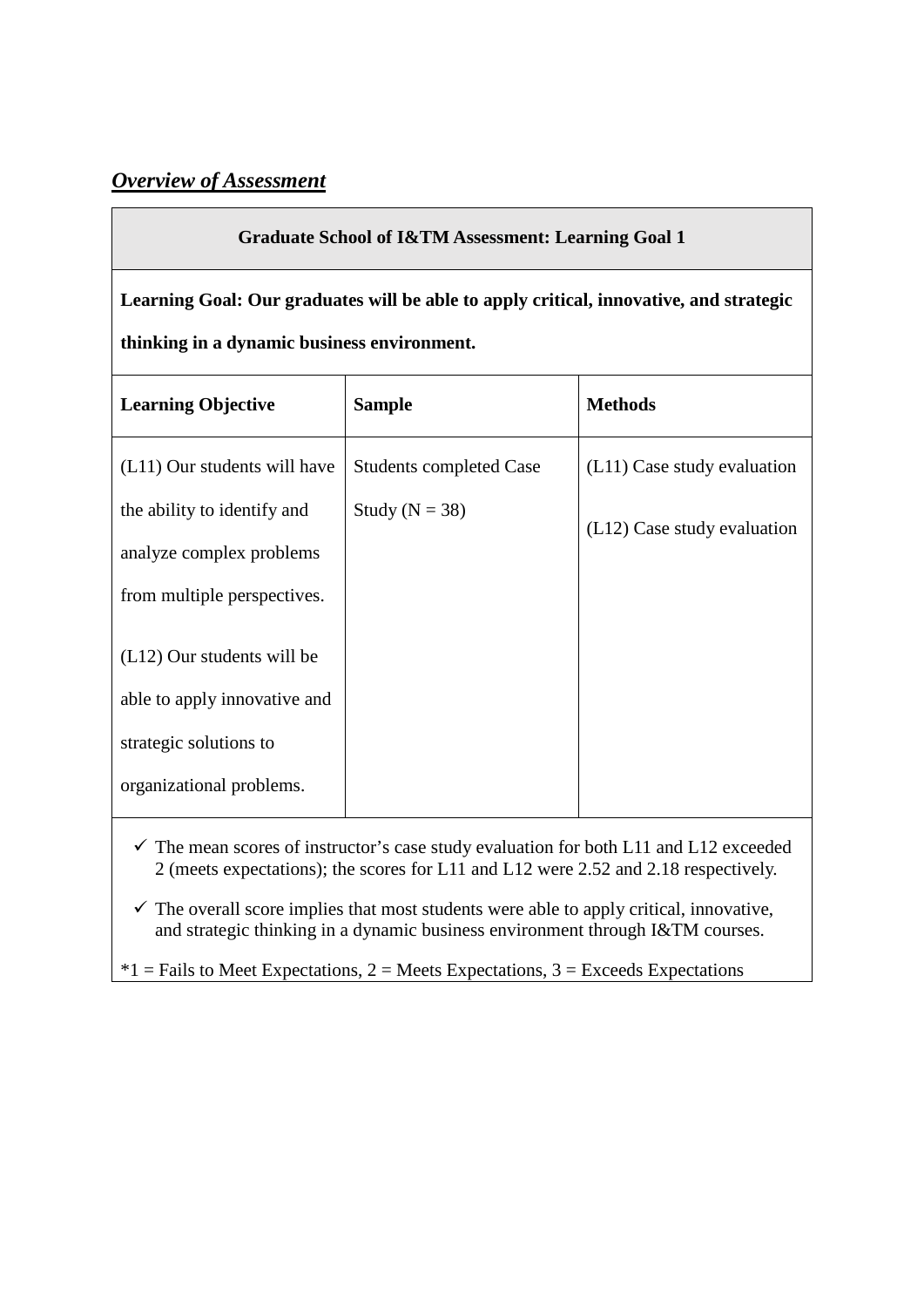## **Graduate School of I&TM Assessment: Learning Goal 2**

**Learning Goal: Our graduates will acquire the communication skills needed to function effectively.**

| <b>Learning Objective</b>  | <b>Sample</b>        | <b>Methods</b>        |
|----------------------------|----------------------|-----------------------|
| (L21) Our students will    | Students enrolled in | (L21) Course-embedded |
| communicate effectively in | ITM540 ( $N = 24$ )  | assignment evaluation |
| written document and/or    |                      | (L22) Project report  |
| oral presentations.        |                      | evaluation            |
| (L22) Our students will    |                      |                       |
| diagnose and communicate   |                      |                       |
| management problems.       |                      |                       |
|                            |                      |                       |

- $\checkmark$  The mean scores of instructor's assessment of students' assignments and project reports for L21 and L22 respectively, exceeded 2 (meet the expectation); the scores for L21 and L22 were 2.38 and 2.69 respectively.
- $\checkmark$  The overall score implies that most students were able to communicate management problems effectively both orally and through written medium through I&TM courses.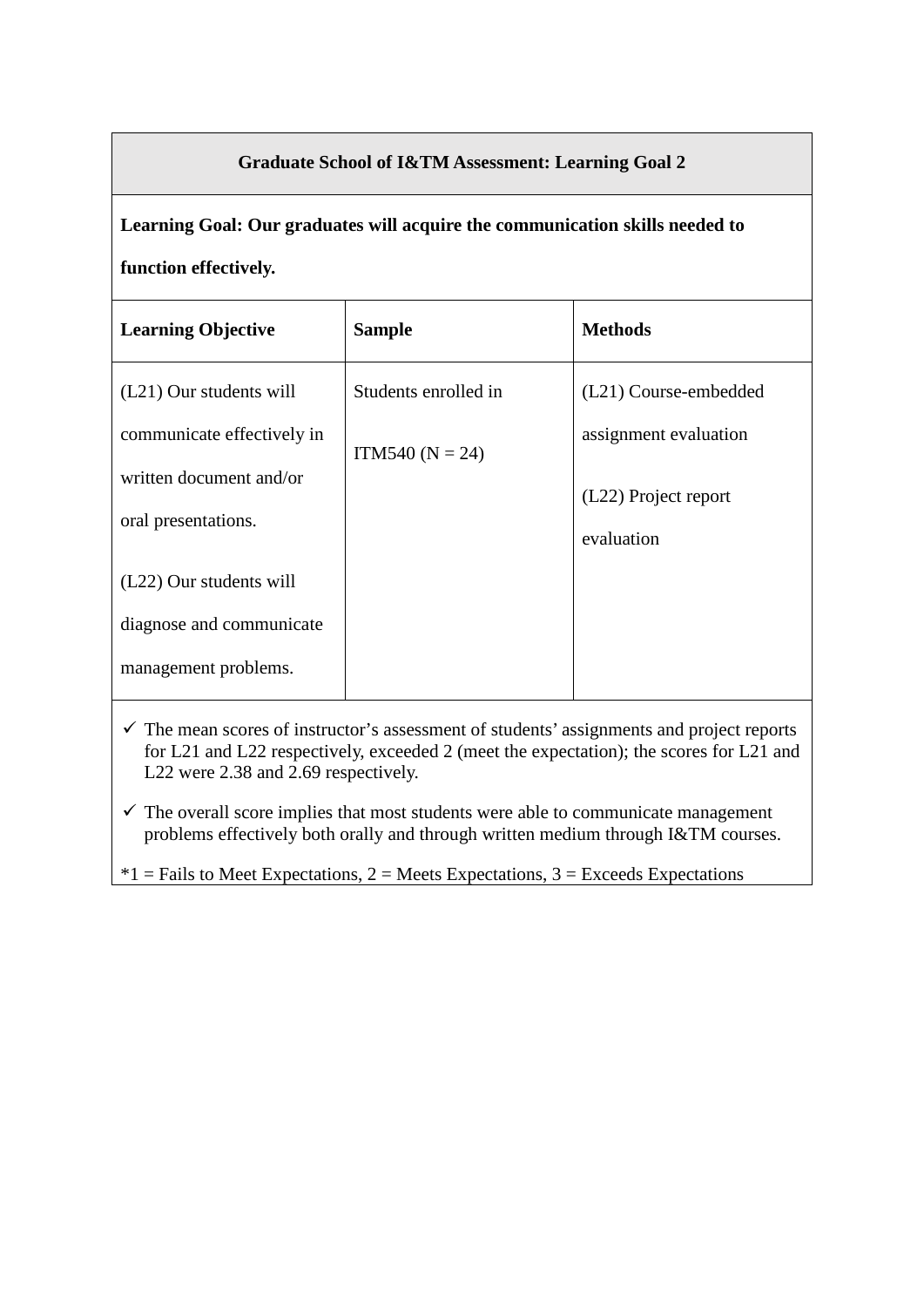## **Graduate School of I&TM Assessment: Learning Goal 3**

**Learning Goal: Our graduates will be competent and effective leaders.**

| <b>Learning Objective</b>     | <b>Sample</b>        | <b>Methods</b>        |
|-------------------------------|----------------------|-----------------------|
| (L31) Our students will be    | Students enrolled in | (L31) Course-embedded |
| able to work effectively in a | ITM502 ( $N = 10$ )  | survey                |
| team environment.             | ITM633 ( $N = 8$ )   | (L32) Course-embedded |
| (L32) Our students will       |                      | assignment evaluation |
| understand ethical and social |                      |                       |
| issues in organizations.      |                      |                       |

 $\checkmark$  The mean scores of course-embedded survey and course-embedded assignment evaluation for L31 and L32 respectively, exceeded 2 (meet the expectation); the scores for L31 and L32 were 2.85 and 2.58 respectively.

 $\checkmark$  The overall score implies that most students will develop into competent and effective leaders through I&TM courses.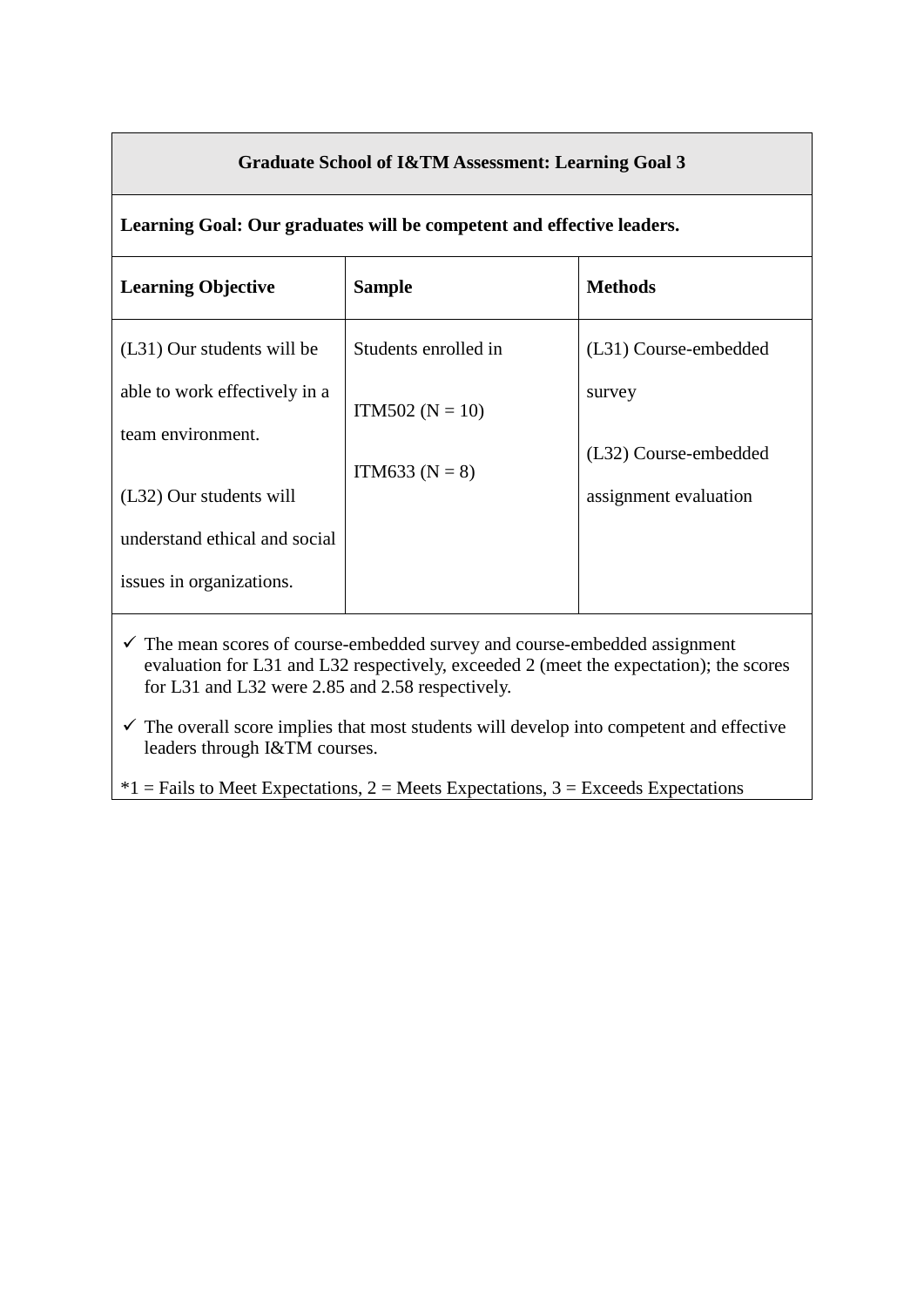## **Graduate School of I&TM Assessment: Learning Goal 4**

# **Learning Goal: Our graduates will acquire knowledge related to business innovation and technology management.**

| <b>Learning Objective</b>    | <b>Sample</b>        | <b>Methods</b>          |
|------------------------------|----------------------|-------------------------|
| (L41) Our students will be   | Students enrolled in | $-L41$ ) Project report |
| able to develop technology   | $ITM501 (N = 18)$    | evaluation              |
| strategy to aid a wide range |                      | - (L42) Course-embedded |
| of corporate management      |                      | assignment evaluation   |
| decisions.                   |                      |                         |
| (L42) Our students           |                      |                         |
| recognize the importance of  |                      |                         |
| technology in business       |                      |                         |
| innovation.                  |                      |                         |
|                              |                      |                         |

- $\checkmark$  The mean scores of project report evaluation and course-embedded assignment evaluation for L41 and L42 respectively, exceeded 2 (meet the expectation); the scores for L41 and L42 were 2.46 and 2.61 respectively.
- $\checkmark$  The overall score implies that most students will acquire knowledge related to business innovation and technology management through I&TM courses.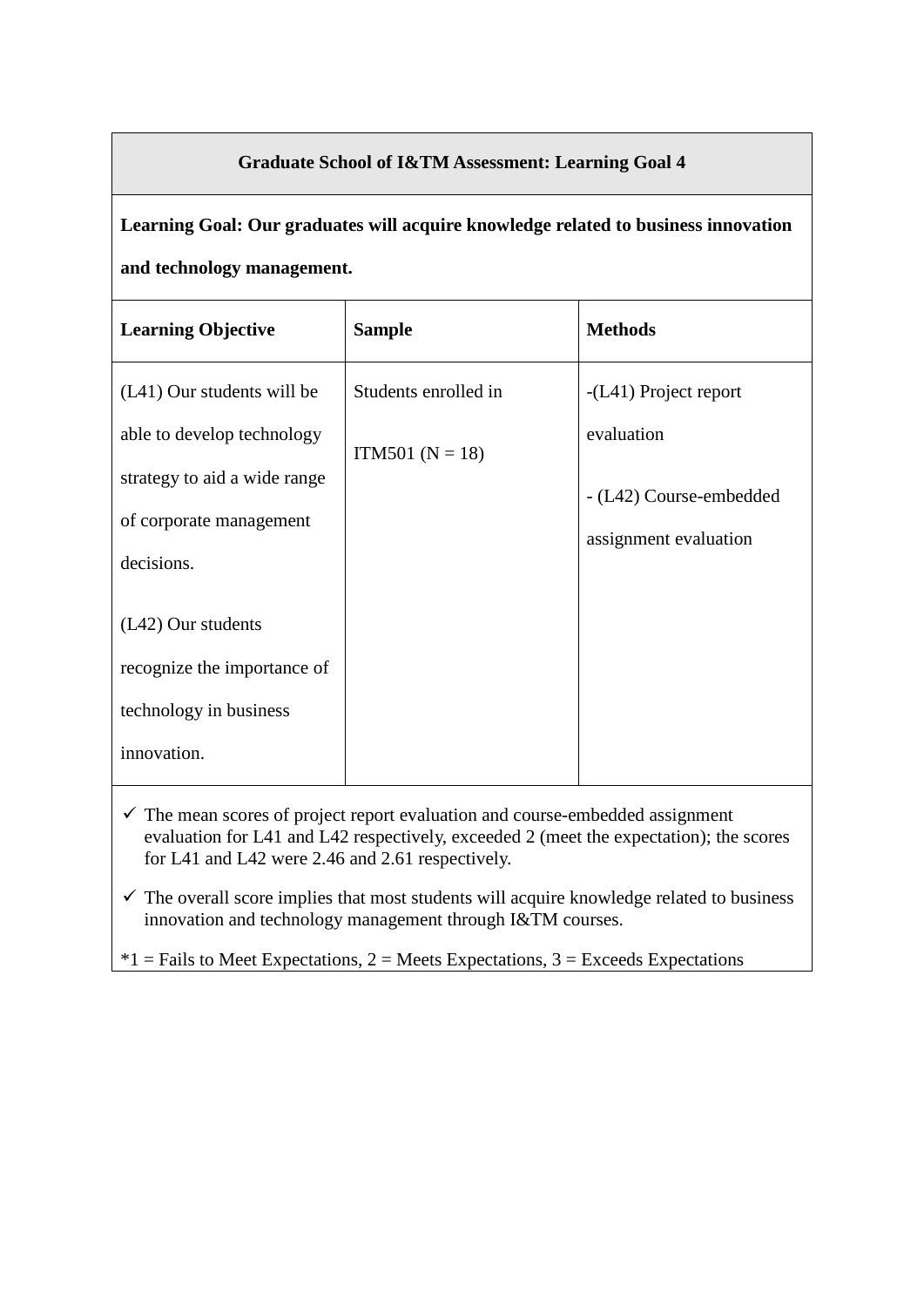| <b>Assessment Learning Goal 1: Case Study</b><br>- Using case study evaluation - |                         |                |                         |
|----------------------------------------------------------------------------------|-------------------------|----------------|-------------------------|
|                                                                                  |                         | L11 (Trait)    |                         |
| Student No.                                                                      | <b>T1</b>               | T2             | <b>T3</b>               |
| $\mathbf{1}$                                                                     | $\mathbf{2}$            | $\overline{2}$ | $\overline{2}$          |
| $\overline{2}$                                                                   | 3                       | $\overline{2}$ | $\overline{2}$          |
| 3                                                                                | $\overline{3}$          | 3              | 3                       |
| $\overline{4}$                                                                   | $\overline{2}$          | $\overline{2}$ | $\overline{2}$          |
| 5                                                                                | 3                       | 3              | $\overline{2}$          |
| 6                                                                                | 3                       | 3              | $\overline{3}$          |
| $\overline{7}$                                                                   | $\overline{3}$          | 3              | $\overline{3}$          |
| 8                                                                                | $\overline{2}$          | $\overline{2}$ | $\mathbf{1}$            |
| 9                                                                                | 3                       | 3              | $\mathbf{2}$            |
| 10                                                                               | $\overline{c}$          | 3              | $\overline{2}$          |
| 11                                                                               | $\overline{3}$          | $\overline{2}$ | $\mathbf{1}$            |
| 12                                                                               | 3                       | 3              | 3                       |
| 13                                                                               | 3                       | 3              | $\overline{2}$          |
| 14                                                                               | $\overline{3}$          | 3              | $\overline{3}$          |
| 15                                                                               | $\overline{2}$          | 1              | $\mathbf{1}$            |
| 16                                                                               | $\overline{3}$          | $\overline{3}$ | $\overline{3}$          |
| 17                                                                               | $\overline{3}$          | 3              | 3                       |
| 18                                                                               | $\overline{2}$          | $\overline{2}$ | $\overline{2}$          |
| 19                                                                               | 3                       | 3              | 3                       |
| 20                                                                               | $\overline{2}$          | $\overline{2}$ | $\mathbf{1}$            |
| 21                                                                               | 3                       | 3              | $\overline{2}$          |
| 22                                                                               | $\overline{3}$          | 3              | $\overline{3}$          |
| 23                                                                               | 3                       | 3              | $\sqrt{2}$              |
| 24                                                                               | $\overline{2}$          | 3              | $\mathfrak{Z}$          |
| $25\,$                                                                           | $\overline{2}$          | $\overline{2}$ | $\mathbf{1}$            |
| $26\,$                                                                           | $\mathfrak{Z}$          | $\mathfrak{Z}$ | $\mathfrak{Z}$          |
| 27                                                                               | $\overline{3}$          | 3              | $\overline{3}$          |
| $28\,$                                                                           | $\overline{3}$          | 3              | $\overline{2}$          |
| 29                                                                               | $\overline{2}$          | $\overline{2}$ | $\overline{2}$          |
| $30\,$                                                                           | $\overline{2}$          | $\mathbf 1$    | $\mathbf{1}$            |
| 31                                                                               | $\overline{3}$          | $\overline{3}$ | $\overline{3}$          |
| $32\,$                                                                           | $\overline{\mathbf{3}}$ | 3              | $\overline{3}$          |
| 33                                                                               | $\overline{3}$          | 3              | 3                       |
| 34                                                                               | $\overline{3}$          | $\overline{3}$ | $\overline{2}$          |
| 35                                                                               | $\overline{2}$          | $\mathbf{1}$   | $\mathbf{1}$            |
| 36                                                                               | $\overline{3}$          | 3              | $\overline{\mathbf{3}}$ |
| 37                                                                               | $\overline{3}$          | $\overline{3}$ | $\overline{3}$          |
| 38                                                                               | $\overline{3}$          | 3              | $\overline{2}$          |

## *Data Analysis and Results*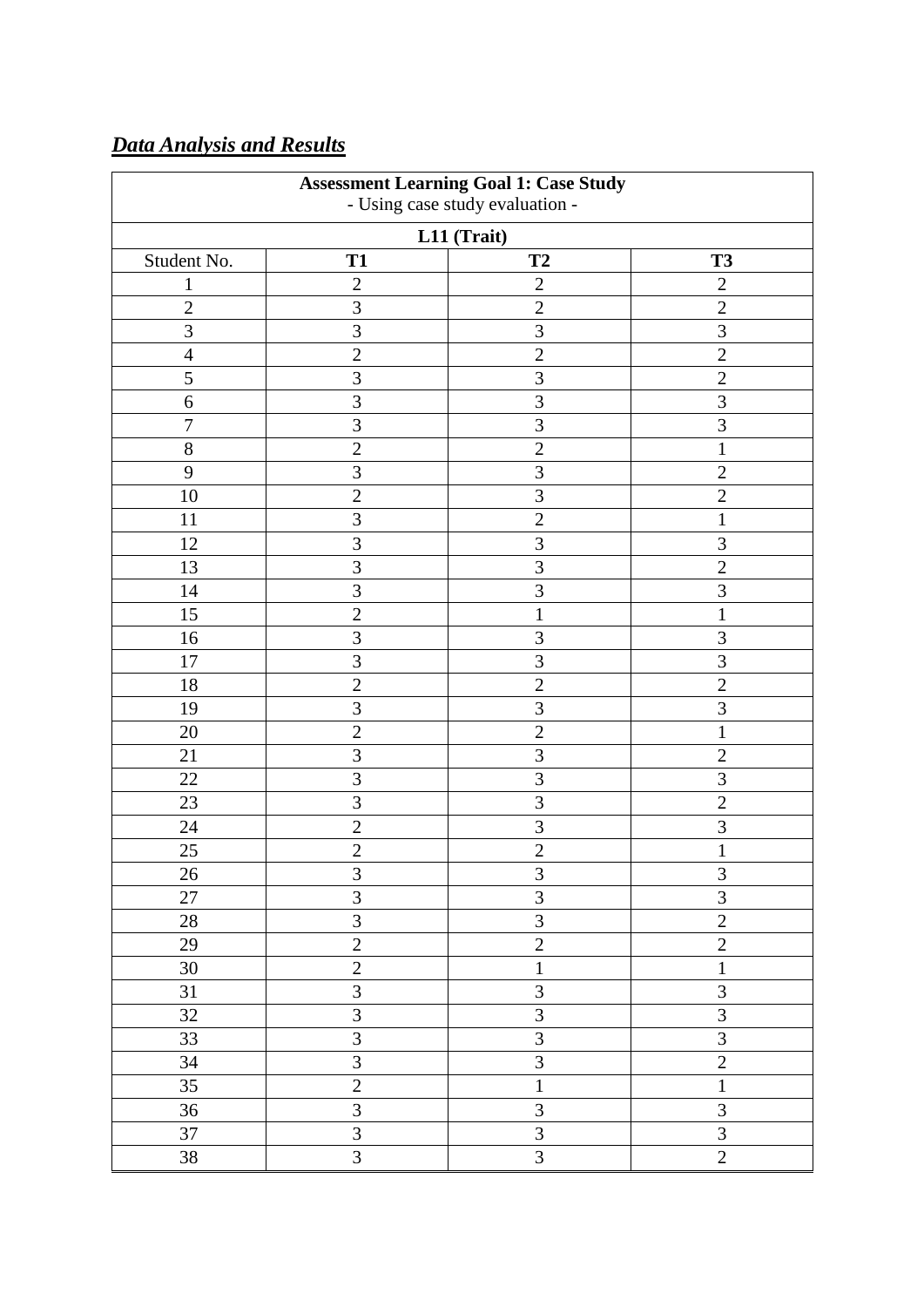| <b>Assessment Learning Goal 1: Case Study</b><br>- Using case study evaluation - |      |           |                |  |
|----------------------------------------------------------------------------------|------|-----------|----------------|--|
| L11 (Trait)                                                                      |      |           |                |  |
| Student No.                                                                      | T1   | <b>T2</b> | T <sub>3</sub> |  |
| 3 point total                                                                    | 26   | 26        |                |  |
| 2 point total                                                                    | 12   |           | 14             |  |
| 1 point total                                                                    |      | 3         |                |  |
| Mean                                                                             | 2.68 | 2.61      | 2.26           |  |
| <b>Overall Mean</b>                                                              |      | 2.52      |                |  |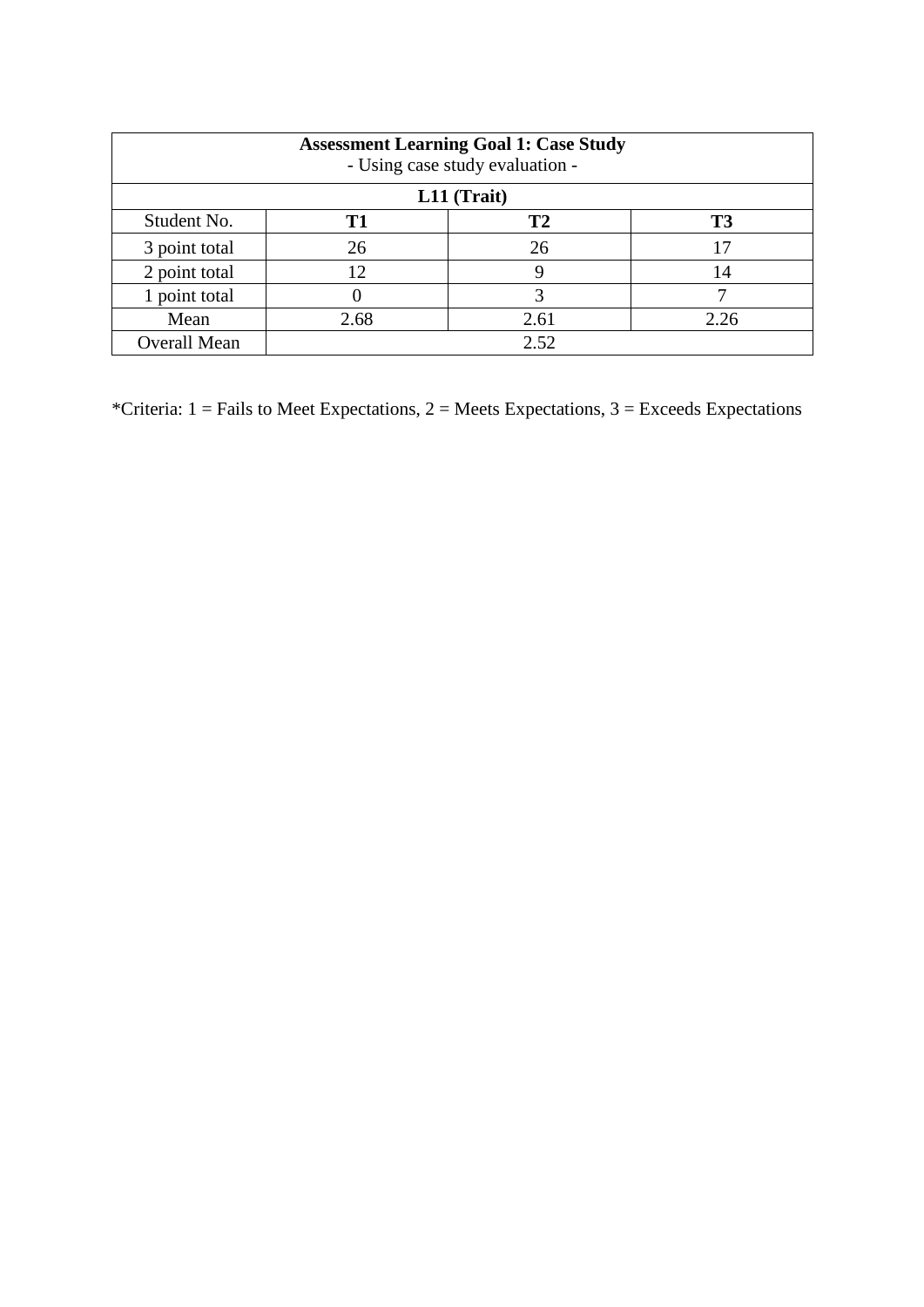| <b>Assessment Learning Goal 1(L12): Case Study</b> |                |                |                                 |                |                         |
|----------------------------------------------------|----------------|----------------|---------------------------------|----------------|-------------------------|
|                                                    |                |                | - Using case study evaluation - |                |                         |
|                                                    |                |                | L12 (Trait)                     |                |                         |
| Student No.                                        | <b>T1</b>      | T <sub>2</sub> | <b>T3</b>                       | <b>T4</b>      | T <sub>5</sub>          |
| 1                                                  | $\overline{2}$ | 1              | $\overline{2}$                  | 1              | 1                       |
| $\overline{2}$                                     | 3              | 3              | $\overline{2}$                  | 3              | $\overline{2}$          |
| 3                                                  | 3              | $\overline{3}$ | $\overline{2}$                  | 3              | $\overline{3}$          |
| $\overline{4}$                                     | 3              | $\overline{2}$ | $\mathbf{1}$                    | $\overline{2}$ | $\mathbf{1}$            |
| 5                                                  | 3              | $\overline{3}$ | $\overline{2}$                  | $\overline{2}$ | $\overline{2}$          |
| 6                                                  | 3              | $\overline{3}$ | 3                               | 3              | $\overline{2}$          |
| $\tau$                                             | 3              | $\overline{3}$ | $\overline{3}$                  | 3              | $\overline{2}$          |
| 8                                                  | $\overline{2}$ | $\mathbf{1}$   | $\mathbf{1}$                    | $\mathbf{1}$   | $\mathbf{1}$            |
| 9                                                  | 3              | $\overline{3}$ | $\overline{2}$                  | $\overline{2}$ | $\mathbf{1}$            |
| 10                                                 | 3              | 3              | $\overline{2}$                  | 1              | $\mathbf{1}$            |
| 11                                                 | $\overline{2}$ | $\overline{2}$ | $\mathbf{1}$                    | $\mathbf{1}$   | $\mathbf{1}$            |
| 12                                                 | 3              | $\overline{3}$ | 3                               | 3              | 3                       |
| 13                                                 | 3              | $\overline{3}$ | $\overline{3}$                  | $\overline{2}$ | $\mathbf{1}$            |
| 14                                                 | 3              | $\overline{3}$ | $\overline{3}$                  | 3              | $\overline{3}$          |
| 15                                                 | $\mathbf{1}$   | $\mathbf{1}$   | 1                               | $\mathbf{1}$   | $\mathbf 1$             |
| 16                                                 | 3              | 3              | $\overline{2}$                  | $\overline{2}$ | $\overline{2}$          |
| 17                                                 | 3              | $\overline{3}$ | $\overline{3}$                  | 3              | 3                       |
| 18                                                 | $\overline{2}$ | $\overline{2}$ | $\overline{2}$                  | $\overline{2}$ | $\overline{2}$          |
| 19                                                 | 3              | $\overline{3}$ | $\overline{3}$                  | $\overline{2}$ | $\overline{2}$          |
| 20                                                 | $\overline{2}$ | 3              | $\overline{2}$                  | $\mathbf{2}$   | $\mathbf{1}$            |
| 21                                                 | $\overline{2}$ | $\overline{2}$ | $\mathbf{1}$                    | $\mathbf{1}$   | $\mathbf{1}$            |
| 22                                                 | $\overline{3}$ | $\overline{3}$ | 3                               | 3              | $\overline{2}$          |
| 23                                                 | 3              | $\overline{2}$ | $\overline{2}$                  | $\overline{2}$ | $\overline{2}$          |
| 24                                                 | $\overline{2}$ | $\overline{3}$ | $\overline{2}$                  | $\overline{2}$ | $\overline{2}$          |
| 25                                                 | $\mathbf{1}$   | $\overline{2}$ | $\mathbf{1}$                    | 1              | $\mathbf{1}$            |
| 26                                                 | 3              | $\mathfrak{Z}$ | 3                               | $\mathfrak{Z}$ | 3                       |
| 27                                                 | $\overline{2}$ | $\overline{2}$ | $\overline{2}$                  | 3              | $\mathbf{1}$            |
| 28                                                 | 3              | $\overline{2}$ | $\overline{2}$                  | $\mathbf{1}$   | $\mathbf 1$             |
| 29                                                 | $\overline{2}$ | $\overline{2}$ | $\overline{2}$                  | $\mathbf{1}$   | $\mathbf{1}$            |
| 30                                                 | $\mathbf{1}$   | $\mathbf{1}$   | $\mathbf{1}$                    | 1              | $\mathbf{1}$            |
| 31                                                 | 3              | 3              | 3                               | $\mathfrak{Z}$ | $\mathfrak{Z}$          |
| 32                                                 | 3              | $\overline{2}$ | $\overline{3}$                  | $\overline{2}$ | $\overline{2}$          |
| 33                                                 | 3              | $\overline{3}$ | $\overline{3}$                  | 3              | $\overline{2}$          |
| 34                                                 | $\overline{2}$ | $\overline{c}$ | $\overline{2}$                  | $\sqrt{2}$     | $\overline{2}$          |
| 35                                                 | $\mathbf{1}$   | $\mathbf{1}$   | $\mathbf{1}$                    | $\mathbf{1}$   | $\mathbf{1}$            |
| 36                                                 | 3              | 3              | 3                               | 3              | $\sqrt{2}$              |
| 37                                                 | 3              | $\overline{3}$ | $\overline{3}$                  | $\overline{2}$ | $\overline{\mathbf{3}}$ |
| 38                                                 | 3              | $\overline{2}$ | $\overline{2}$                  | $\overline{2}$ | $\overline{2}$          |
|                                                    | 24             | 21             | 14                              | 13             | $\overline{7}$          |
| 3 point total                                      |                |                |                                 |                | 15                      |
| 2 point total                                      | 10             | 12<br>5        | 16                              | 14             |                         |
| 1 point total                                      | $\overline{4}$ |                | 8                               | 11             | 16                      |
| Mean                                               | 2.53           | 2.42           | 2.16                            | 2.05           | 1.76                    |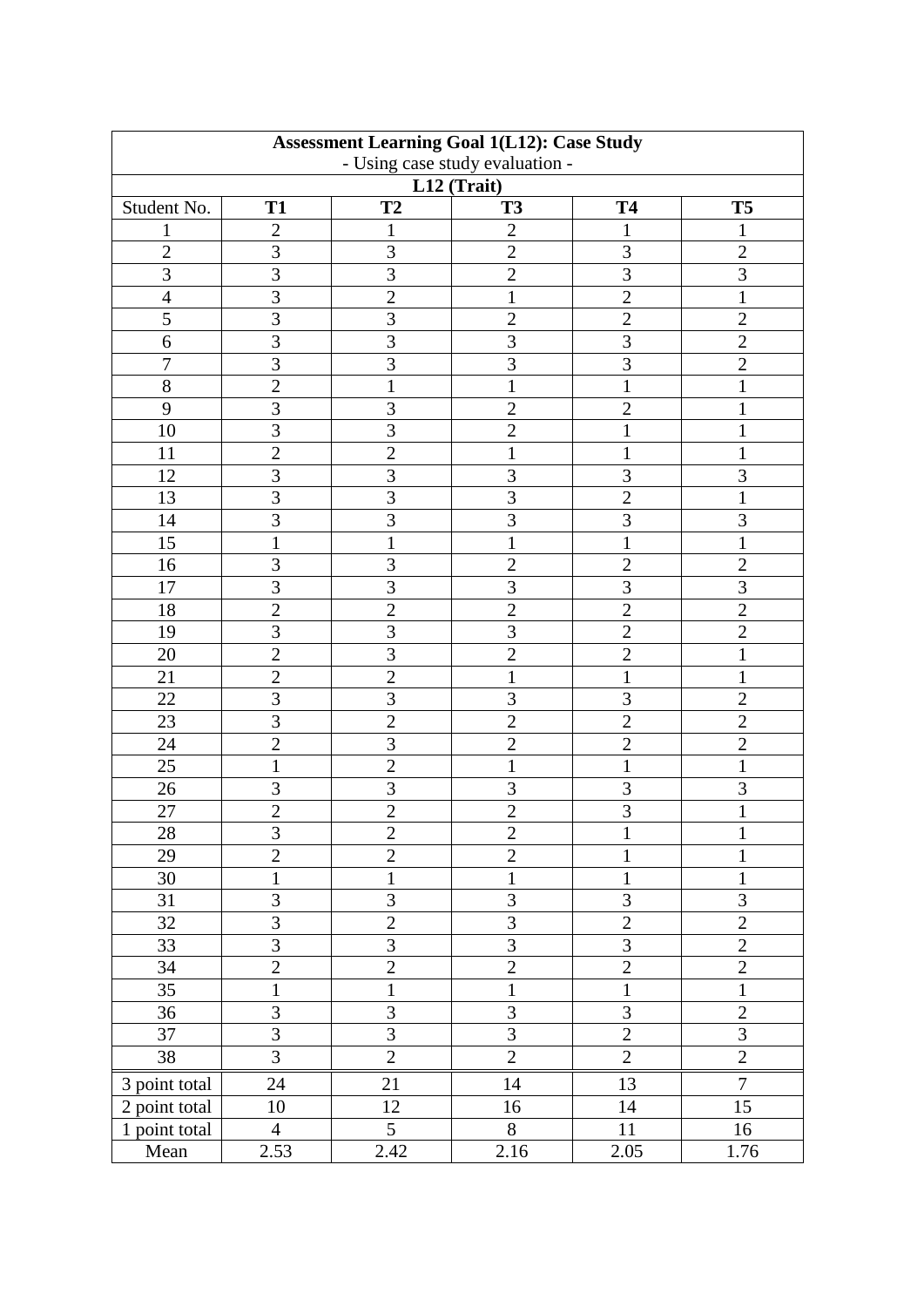| Overall | 1 O<br>$\sim$ |
|---------|---------------|
| Mean    | 2.10          |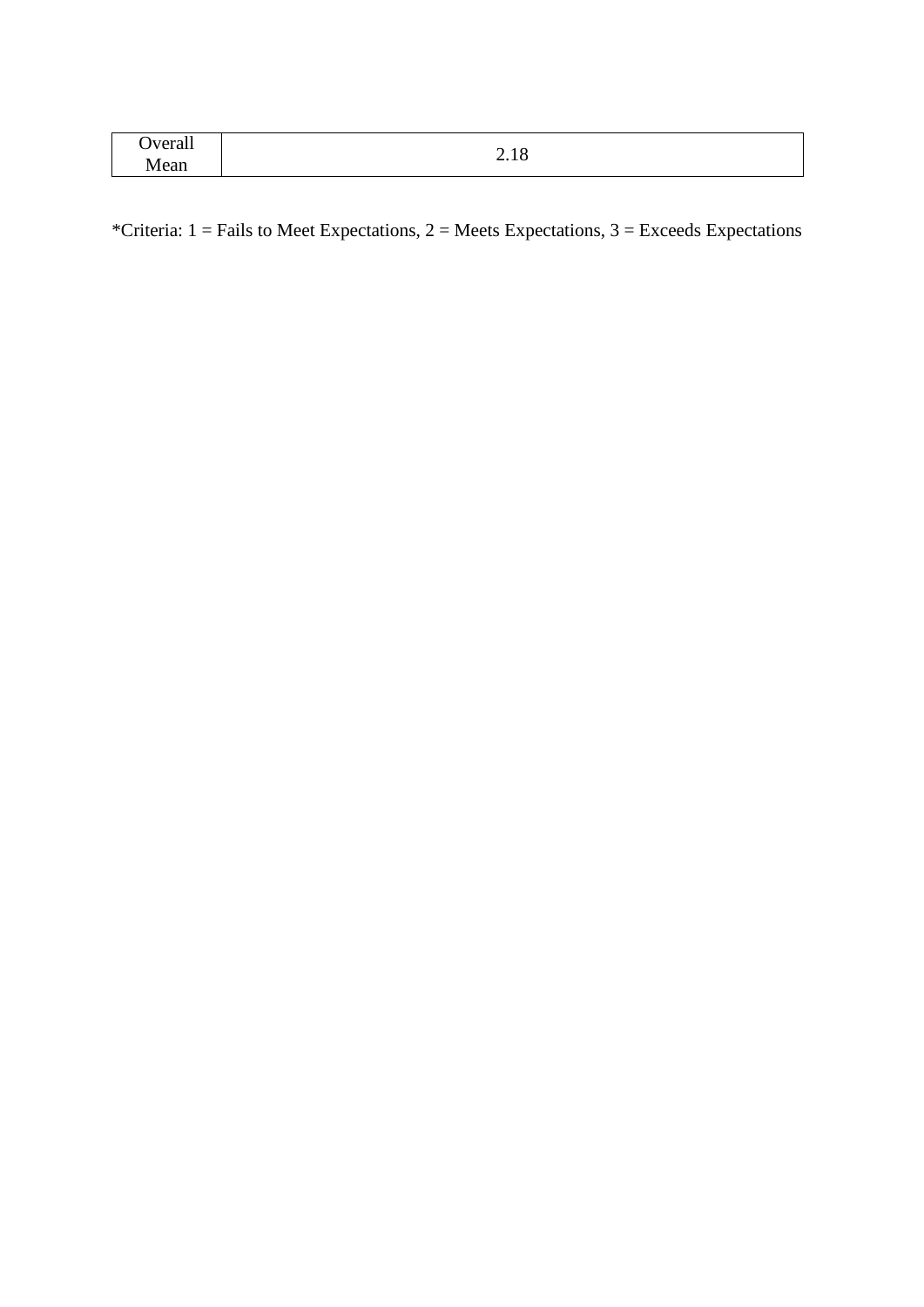| <b>Assessment Learning Goal 2: ITM540</b><br>- Using course-embedded assignment evaluation - |                  |                  |                  |                         |                  |                  |
|----------------------------------------------------------------------------------------------|------------------|------------------|------------------|-------------------------|------------------|------------------|
|                                                                                              |                  |                  | L21 (Trait)      |                         |                  |                  |
| Student No.                                                                                  | <b>T1</b>        | T <sub>2</sub>   | <b>T3</b>        | <b>T4</b>               | T <sub>5</sub>   | <b>T6</b>        |
| 1                                                                                            | $\overline{2}$   | $\overline{2}$   | 3                | $\mathbf{2}$            | 3                | $\overline{2}$   |
| $\overline{2}$                                                                               | 3                | $\overline{2}$   | 3                | $\overline{2}$          | 3                | 3                |
| 3                                                                                            | 3                | $\overline{2}$   | $\sqrt{2}$       | $\overline{2}$          | $\overline{2}$   | $\overline{2}$   |
| $\overline{\mathbf{4}}$                                                                      | $\overline{2}$   | $\overline{2}$   | $\overline{2}$   | $\overline{2}$          | $\overline{2}$   | $\sqrt{2}$       |
| 5                                                                                            | $\mathbf{2}$     | $\overline{2}$   | $\overline{2}$   | $\overline{2}$          | 3                | $\mathfrak{Z}$   |
| 6                                                                                            | $\mathbf{2}$     | $\overline{2}$   | $\sqrt{2}$       | $\overline{2}$          | $\overline{2}$   | $\mathbf{2}$     |
| $\overline{7}$                                                                               | $\mathbf{2}$     | $\overline{2}$   | $\overline{2}$   | $\overline{2}$          | $\overline{2}$   | $\overline{2}$   |
| 8                                                                                            | $\overline{2}$   | $\overline{2}$   | $\sqrt{2}$       | 3                       | 3                | $\mathbf{2}$     |
| 9                                                                                            | $\overline{2}$   | $\overline{2}$   | $\overline{2}$   | $\overline{2}$          | $\mathfrak{Z}$   | $\overline{2}$   |
| 10                                                                                           | $\mathbf{2}$     | $\sqrt{2}$       | $\sqrt{2}$       | $\overline{2}$          | $\mathfrak{Z}$   | $\overline{2}$   |
| 11                                                                                           | 3                | 3                | 3                | $\overline{3}$          | 3                | $\overline{2}$   |
| 12                                                                                           | 3                | $\overline{3}$   | 3                | $\overline{2}$          | 3                | 3                |
| 13                                                                                           | $\overline{2}$   | $\overline{2}$   | $\overline{2}$   | $\overline{2}$          | $\overline{2}$   | $\overline{2}$   |
| 14                                                                                           | 3                | $\mathfrak{Z}$   | $\mathfrak{Z}$   | $\sqrt{2}$              | $\mathfrak{Z}$   | 3                |
| 15                                                                                           | $\overline{2}$   | $\overline{2}$   | $\overline{2}$   | $\overline{2}$          | $\overline{2}$   | $\overline{2}$   |
| 16                                                                                           | 3                | $\overline{3}$   | 3                | $\overline{2}$          | 3                | 3                |
| 17                                                                                           | 3                | 3                | 3                | 3                       | 3                | 3                |
| 18                                                                                           | $\overline{2}$   | 3                | 3                | $\overline{2}$          | $\overline{2}$   | 3                |
| 19                                                                                           | $\overline{2}$   | $\overline{2}$   | 3                | 3                       | 3                | 3                |
| 20                                                                                           | 3                | 3                | 3                | 3                       | 3                | $\mathfrak{Z}$   |
| 21                                                                                           | $\mathbf{2}$     | $\mathfrak{2}$   | $\mathbf{2}$     | $\overline{c}$          | $\mathfrak{2}$   | $\sqrt{2}$       |
| 22                                                                                           | $\overline{2}$   | $\overline{c}$   | $\overline{2}$   | $\overline{\mathbf{3}}$ | 3                | $\overline{2}$   |
| 23                                                                                           | $\overline{2}$   | $\overline{c}$   | $\overline{2}$   | $\overline{2}$          | $\overline{2}$   | $\overline{2}$   |
| 24                                                                                           | $\overline{c}$   | $\overline{2}$   | $\overline{3}$   | $\overline{c}$          | $\overline{2}$   | $\overline{2}$   |
| 3 point total                                                                                | $8\,$            | $\overline{7}$   | 11               | 6                       | 14               | 9                |
| 2 point total                                                                                | 16               | 17               | 13               | 18                      | 10               | 15               |
| 1 point total                                                                                | $\boldsymbol{0}$ | $\boldsymbol{0}$ | $\boldsymbol{0}$ | $\boldsymbol{0}$        | $\boldsymbol{0}$ | $\boldsymbol{0}$ |
| Mean                                                                                         | 2.33             | 2.29             | 2.46             | 2.25                    | 2.58             | 2.38             |
| Overall<br>Mean                                                                              |                  |                  |                  | 2.38                    |                  |                  |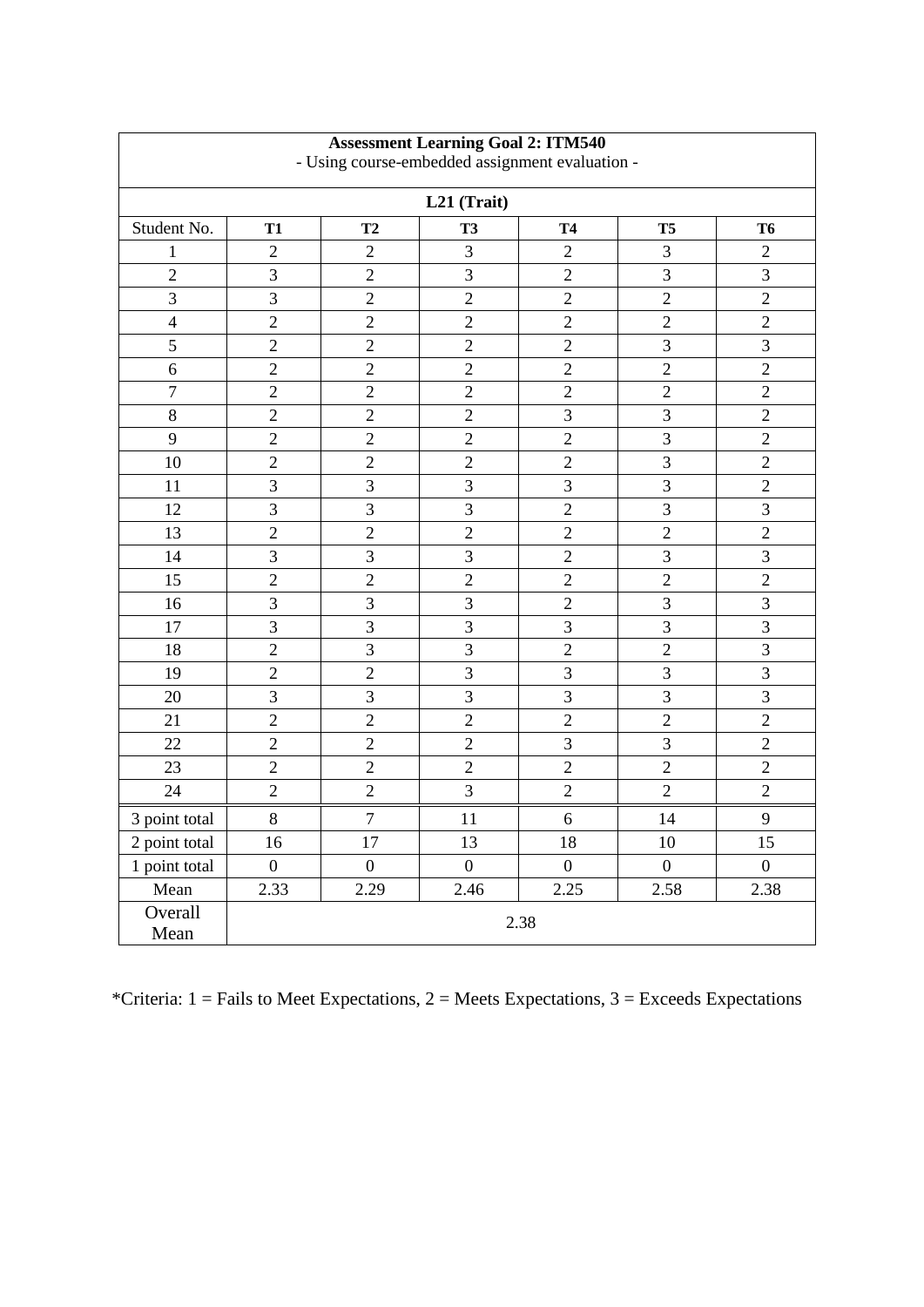| <b>Assessment Learning Goal 2(L22): ITM540</b><br>- Using project report evaluation - |                         |                |                |
|---------------------------------------------------------------------------------------|-------------------------|----------------|----------------|
|                                                                                       |                         | L22 (Trait)    |                |
| Student No.                                                                           | <b>T1</b>               | T <sub>2</sub> | <b>T3</b>      |
| $\mathbf{1}$                                                                          | 3                       | $\overline{3}$ | 3              |
| $\overline{2}$                                                                        | $\overline{3}$          | 3              | $\overline{3}$ |
| $\overline{\mathbf{3}}$                                                               | $\overline{\mathbf{3}}$ | $\overline{2}$ | $\overline{3}$ |
| $\overline{4}$                                                                        | $\overline{3}$          | $\mathfrak{Z}$ | $\overline{3}$ |
| 5                                                                                     | 3                       | 3              | $\overline{3}$ |
| 6                                                                                     | 3                       | $\overline{2}$ | 3              |
| $\overline{7}$                                                                        | $\overline{3}$          | $\overline{2}$ | $\overline{2}$ |
| $8\,$                                                                                 | 3                       | 3              | $\overline{3}$ |
| 9                                                                                     | 3                       | $\overline{3}$ | $\overline{3}$ |
| 10                                                                                    | 3                       | $\overline{2}$ | $\overline{2}$ |
| 11                                                                                    | 3                       | $\overline{2}$ | 3              |
| 12                                                                                    | 3                       | 3              | $\mathfrak{Z}$ |
| 13                                                                                    | $\overline{c}$          | $\sqrt{2}$     | $\sqrt{2}$     |
| 14                                                                                    | 3                       | 3              | $\overline{3}$ |
| 15                                                                                    | $\overline{3}$          | $\overline{2}$ | $\overline{3}$ |
| 16                                                                                    | 3                       | $\overline{3}$ | $\overline{3}$ |
| 17                                                                                    | $\overline{3}$          | $\overline{3}$ | 3              |
| 18                                                                                    | $\overline{3}$          | $\overline{3}$ | $\overline{3}$ |
| 19                                                                                    | $\overline{2}$          | $\overline{2}$ | $\overline{3}$ |
| 20                                                                                    | $\overline{3}$          | 3              | $\overline{3}$ |
| 21                                                                                    | $\overline{2}$          | $\overline{2}$ | $\overline{2}$ |
| 22                                                                                    | $\overline{2}$          | $\overline{2}$ | $\overline{2}$ |
| 23                                                                                    | $\overline{3}$          | $\overline{3}$ | 3              |
| 24                                                                                    | $\overline{2}$          | $\overline{2}$ | $\overline{2}$ |
| 3 point total                                                                         | 19                      | 13             | 18             |
| 2 point total                                                                         | 5                       | 11             | $6\,$          |
| $\frac{1}{1}$ point total                                                             | $\overline{0}$          | $\overline{0}$ | $\overline{0}$ |
| Mean                                                                                  | 2.79                    | 2.54           | 2.75           |
| Overall<br>Mean                                                                       |                         | 2.69           |                |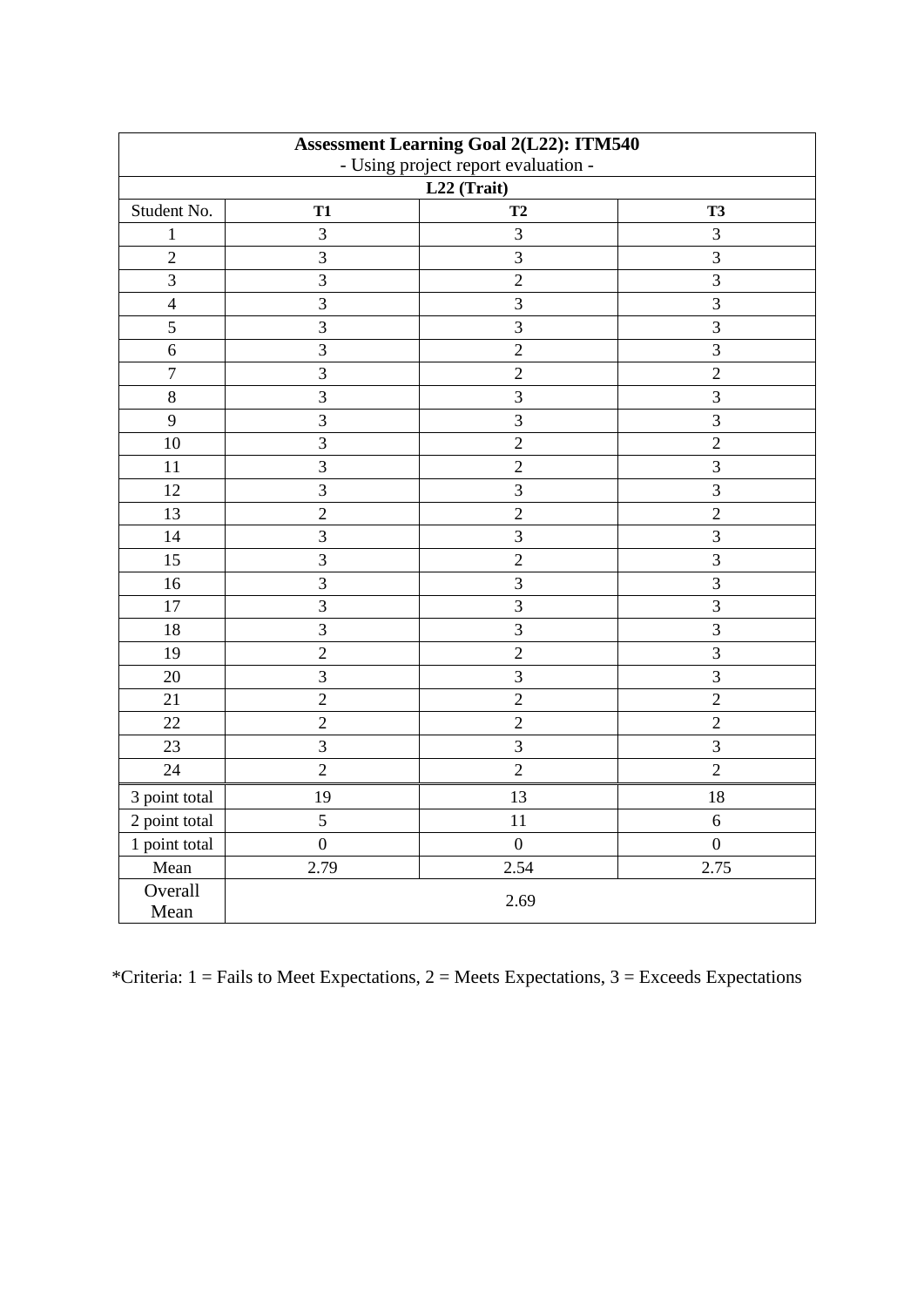| <b>Assessment Learning Goal 3(L31): ITM502</b> |                                  |                |                |                |  |  |
|------------------------------------------------|----------------------------------|----------------|----------------|----------------|--|--|
|                                                | - Using course-embedded survey - |                |                |                |  |  |
|                                                |                                  | L31 (Traits)   |                |                |  |  |
| Student No.                                    | <b>T1</b>                        | <b>T2</b>      | <b>T3</b>      | <b>T4</b>      |  |  |
|                                                | 3                                | 3              | 3              | 3              |  |  |
| $\overline{2}$                                 | 3                                | 3              | 3              | 3              |  |  |
| 3                                              | 3                                | 3              | 3              | 3              |  |  |
| 4                                              | 3                                | 3              | 3              | 3              |  |  |
| 5                                              | 2                                | 3              | $\overline{2}$ | $\overline{2}$ |  |  |
| 6                                              | 3                                | 3              | 3              | 3              |  |  |
|                                                | 3                                | 3              | 3              | 2              |  |  |
| 8                                              | 3                                | 3              | 3              | 3              |  |  |
| 9                                              | 3                                | 3              | 3              | $\overline{2}$ |  |  |
| 10                                             | 3                                | 3              | 3              | $\overline{2}$ |  |  |
| 3 point total                                  | 9                                | 10             | 9              | 6              |  |  |
| 2 point total                                  |                                  | $\theta$       |                | 4              |  |  |
| 1 point total                                  | 0                                | $\overline{0}$ | 0              | 0              |  |  |
| Mean                                           | 2.90                             | 3.00           | 2.90           | 2.60           |  |  |
| Overall<br>Mean                                |                                  | 2.85           |                |                |  |  |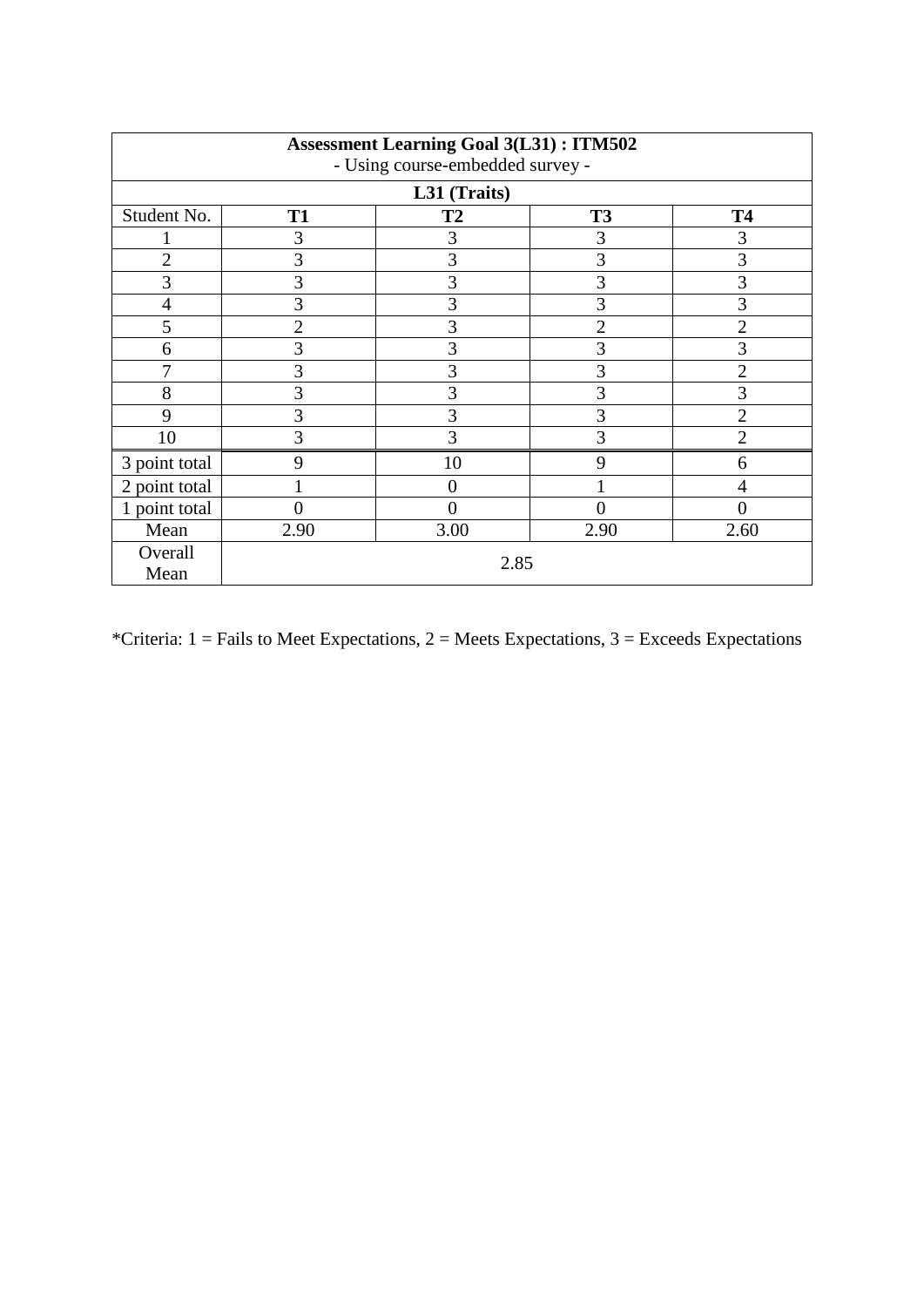| <b>Assessment Learning Goal 3(L32): ITM633</b><br>- Using course-embedded assignment evaluation - |                |                |                |  |  |  |  |
|---------------------------------------------------------------------------------------------------|----------------|----------------|----------------|--|--|--|--|
|                                                                                                   | L32 (Traits)   |                |                |  |  |  |  |
| Student No.                                                                                       | <b>T1</b>      | <b>T2</b>      | <b>T3</b>      |  |  |  |  |
|                                                                                                   | 3              | $\overline{2}$ | 3              |  |  |  |  |
| $\overline{2}$                                                                                    | $\overline{2}$ | 3              | 3              |  |  |  |  |
| 3                                                                                                 | 3              | $\overline{2}$ | $\overline{2}$ |  |  |  |  |
| 4                                                                                                 | $\overline{2}$ | 3              | $\overline{2}$ |  |  |  |  |
| 5                                                                                                 | 3              | 3              | $\overline{2}$ |  |  |  |  |
| 6                                                                                                 | $\overline{2}$ | 3              | 3              |  |  |  |  |
| 7                                                                                                 | 3              | $\overline{2}$ | 3              |  |  |  |  |
| 8                                                                                                 | $\overline{2}$ | 3              | 3              |  |  |  |  |
| 3 point total                                                                                     | 4              | 5              | 5              |  |  |  |  |
| 2 point total                                                                                     | 4              | 3              | 3              |  |  |  |  |
| 1 point total                                                                                     | 0              | 0              | $\Omega$       |  |  |  |  |
| Mean                                                                                              | 2.50           | 2.63           | 2.63           |  |  |  |  |
| <b>Overall Mean</b>                                                                               | 2.58           |                |                |  |  |  |  |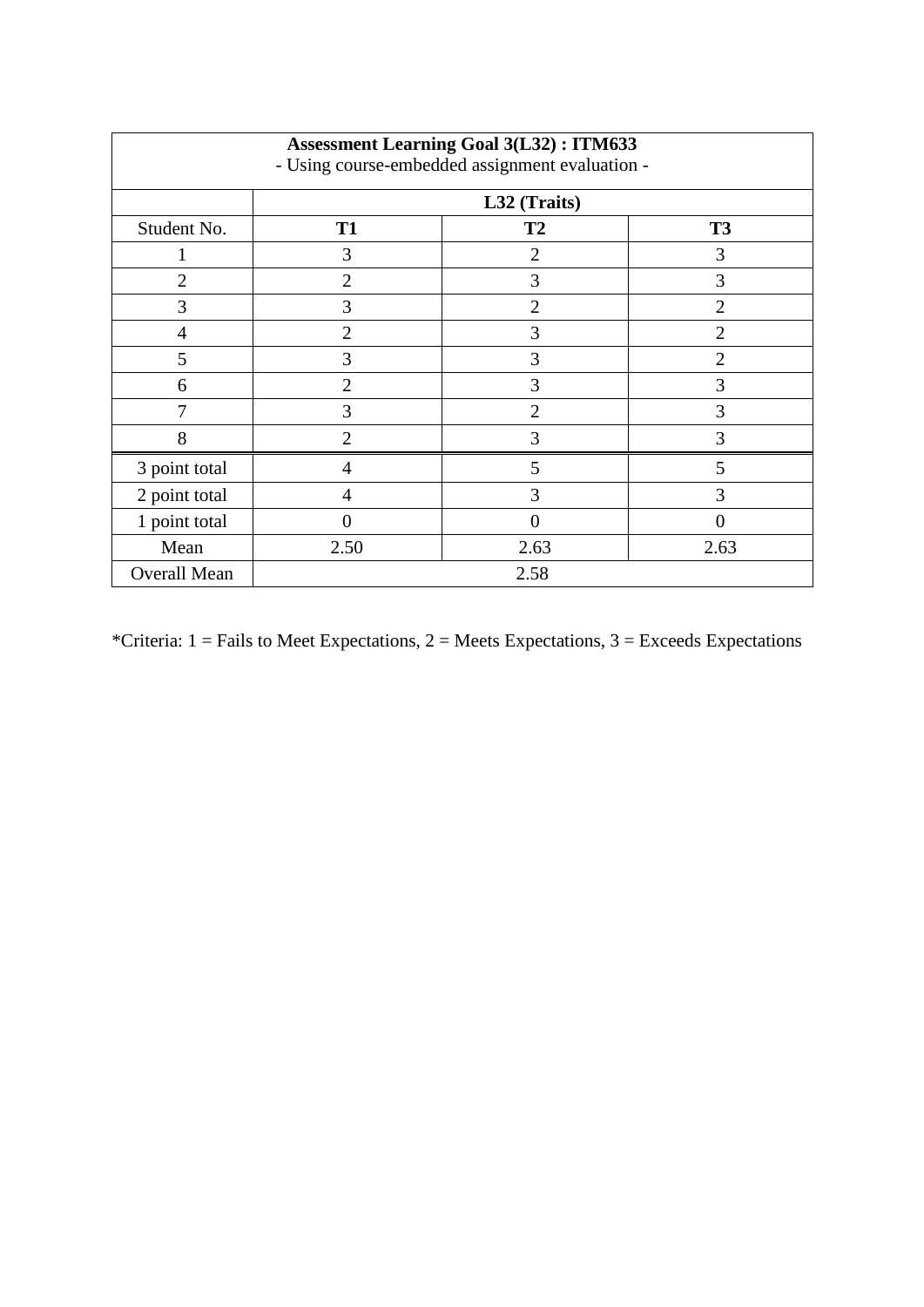| <b>Assessment Learning Goal 4(L41): ITM501</b><br>- Using project report evaluation - |                |                |                |                         |                |  |  |
|---------------------------------------------------------------------------------------|----------------|----------------|----------------|-------------------------|----------------|--|--|
| L41 (Traits)                                                                          |                |                |                |                         |                |  |  |
| Student No.                                                                           | <b>T1</b>      | <b>T2</b>      | <b>T3</b>      | <b>T4</b>               | <b>T5</b>      |  |  |
| $\mathbf{1}$                                                                          | 3              | 3              | 3              | $\mathfrak{Z}$          | 3              |  |  |
| $\overline{2}$                                                                        | $\overline{3}$ | $\overline{3}$ | 3              | $\overline{2}$          | $\overline{3}$ |  |  |
| $\overline{3}$                                                                        | $\overline{3}$ | $\overline{3}$ | $\overline{2}$ | $\overline{2}$          | $\overline{3}$ |  |  |
| $\overline{4}$                                                                        | $\overline{2}$ | $\overline{2}$ | $\overline{c}$ | $\overline{3}$          | $\overline{3}$ |  |  |
| 5                                                                                     | $\overline{3}$ | $\overline{3}$ | $\overline{2}$ | $\overline{2}$          | $\overline{3}$ |  |  |
| 6                                                                                     | $\overline{2}$ | $\overline{2}$ | $\overline{2}$ | $\overline{3}$          | $\overline{3}$ |  |  |
| $\overline{7}$                                                                        | $\overline{2}$ | $\overline{2}$ | $\overline{c}$ | $\overline{3}$          | $\overline{2}$ |  |  |
| 8                                                                                     | $\overline{2}$ | $\overline{2}$ | $\overline{3}$ | $\overline{3}$          | $\overline{2}$ |  |  |
| 9                                                                                     | $\overline{3}$ | $\overline{3}$ | $\overline{2}$ | $\overline{2}$          | $\overline{3}$ |  |  |
| 10                                                                                    | $\overline{c}$ | $\overline{c}$ | $\overline{c}$ | $\overline{2}$          | $\overline{c}$ |  |  |
| 11                                                                                    | $\overline{2}$ | $\overline{2}$ | $\overline{c}$ | $\overline{c}$          | $\overline{c}$ |  |  |
| 12                                                                                    | $\overline{3}$ | $\overline{3}$ | $\overline{2}$ | $\overline{2}$          | $\overline{3}$ |  |  |
| 13                                                                                    | $\overline{3}$ | $\overline{3}$ | $\overline{2}$ | $\overline{2}$          | $\overline{3}$ |  |  |
| 14                                                                                    | $\overline{3}$ | $\overline{3}$ | $\overline{2}$ | $\overline{2}$          | $\overline{3}$ |  |  |
| 15                                                                                    | $\overline{2}$ | $\overline{2}$ | $\overline{2}$ | $\overline{3}$          | $\overline{3}$ |  |  |
| 16                                                                                    | $\overline{2}$ | $\overline{2}$ | $\overline{c}$ | $\overline{\mathbf{3}}$ | $\overline{3}$ |  |  |
| 17                                                                                    | $\overline{2}$ | $\overline{2}$ | $\overline{3}$ | $\overline{3}$          | $\overline{2}$ |  |  |
| 18                                                                                    | $\overline{2}$ | $\overline{2}$ | $\overline{2}$ | $\overline{3}$          | $\overline{2}$ |  |  |
| 3 point total                                                                         | 8              | 8              | $\overline{4}$ | 9                       | 12             |  |  |
| 2 point total                                                                         | 10             | 10             | 14             | 9                       | 6              |  |  |
| 1 point total                                                                         | $\overline{0}$ | $\overline{0}$ | $\overline{0}$ | $\overline{0}$          | $\overline{0}$ |  |  |
| Mean                                                                                  | 2.44           | 2.44           | 2.22           | 2.50                    | 2.67           |  |  |
| Overall Mean                                                                          | 2.46           |                |                |                         |                |  |  |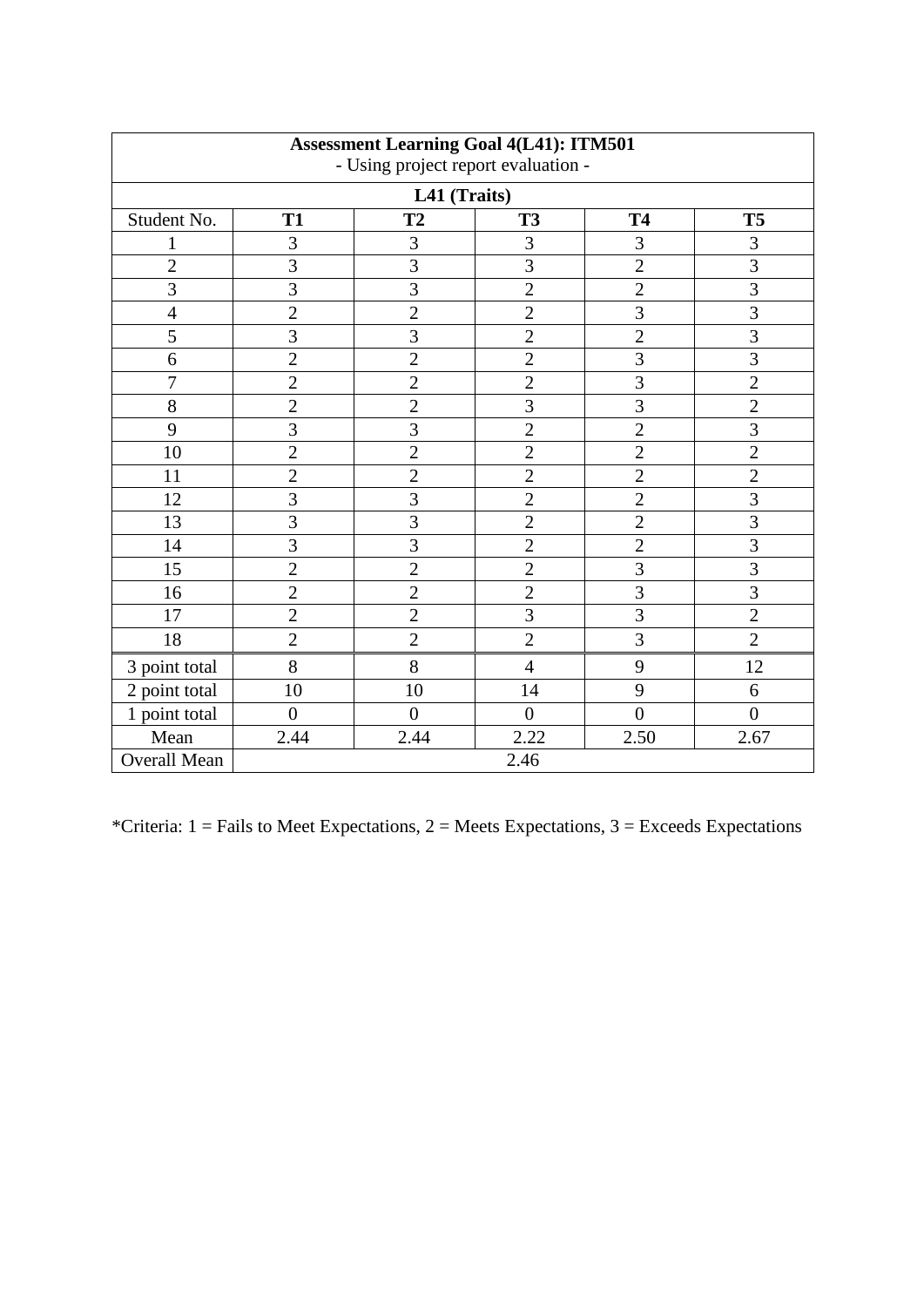| <b>Assessment Learning Goal 4(L42): ITM501</b><br>- Using course-embedded assignment evaluation - |                |                |                |                |  |  |  |
|---------------------------------------------------------------------------------------------------|----------------|----------------|----------------|----------------|--|--|--|
| L42 (Traits)                                                                                      |                |                |                |                |  |  |  |
| Student No.                                                                                       | <b>T1</b>      | <b>T2</b>      | <b>T3</b>      | <b>T4</b>      |  |  |  |
| 1                                                                                                 | 3              | 3              | 3              | 3              |  |  |  |
| $\overline{2}$                                                                                    | 3              | 3              | 3              | $\overline{3}$ |  |  |  |
| $\overline{3}$                                                                                    | $\overline{3}$ | 3              | 3              | $\overline{3}$ |  |  |  |
| $\overline{4}$                                                                                    | $\overline{3}$ | $\overline{3}$ | $\overline{c}$ | $\overline{2}$ |  |  |  |
| 5                                                                                                 | 3              | 3              | 3              | 3              |  |  |  |
| 6                                                                                                 | 3              | 3              | $\overline{2}$ | $\overline{2}$ |  |  |  |
| $\overline{7}$                                                                                    | $\overline{2}$ | $\overline{2}$ | $\overline{2}$ | $\overline{2}$ |  |  |  |
| 8                                                                                                 | 3              | $\overline{3}$ | $\overline{2}$ | $\overline{2}$ |  |  |  |
| 9                                                                                                 | 3              | 3              | 3              | 3              |  |  |  |
| 10                                                                                                | $\overline{2}$ | $\overline{2}$ | $\overline{c}$ | $\overline{2}$ |  |  |  |
| 11                                                                                                | $\overline{2}$ | $\overline{2}$ | $\overline{c}$ | $\overline{2}$ |  |  |  |
| 12                                                                                                | $\overline{3}$ | 3              | $\overline{3}$ | 3              |  |  |  |
| 13                                                                                                | $\overline{3}$ | 3              | 3              | 3              |  |  |  |
| 14                                                                                                | 3              | 3              | 3              | $\overline{3}$ |  |  |  |
| 15                                                                                                | 3              | $\overline{3}$ | $\overline{2}$ | $\overline{2}$ |  |  |  |
| 16                                                                                                | 3              | 3              | $\overline{2}$ | $\overline{2}$ |  |  |  |
| 17                                                                                                | 3              | 3              | $\overline{2}$ | $\overline{2}$ |  |  |  |
| 18                                                                                                | $\overline{2}$ | $\overline{2}$ | $\overline{2}$ | $\overline{2}$ |  |  |  |
| 3 point total                                                                                     | 14             | 14             | 8              | 8              |  |  |  |
| 2 point total                                                                                     | $\overline{4}$ | $\overline{4}$ | 10             | 10             |  |  |  |
| 1 point total                                                                                     | $\overline{0}$ | $\overline{0}$ | $\overline{0}$ | $\overline{0}$ |  |  |  |
| Mean                                                                                              | 2.78           | 2.78           | 2.44           | 2.44           |  |  |  |
| <b>Overall Mean</b>                                                                               | 2.61           |                |                |                |  |  |  |

Ē.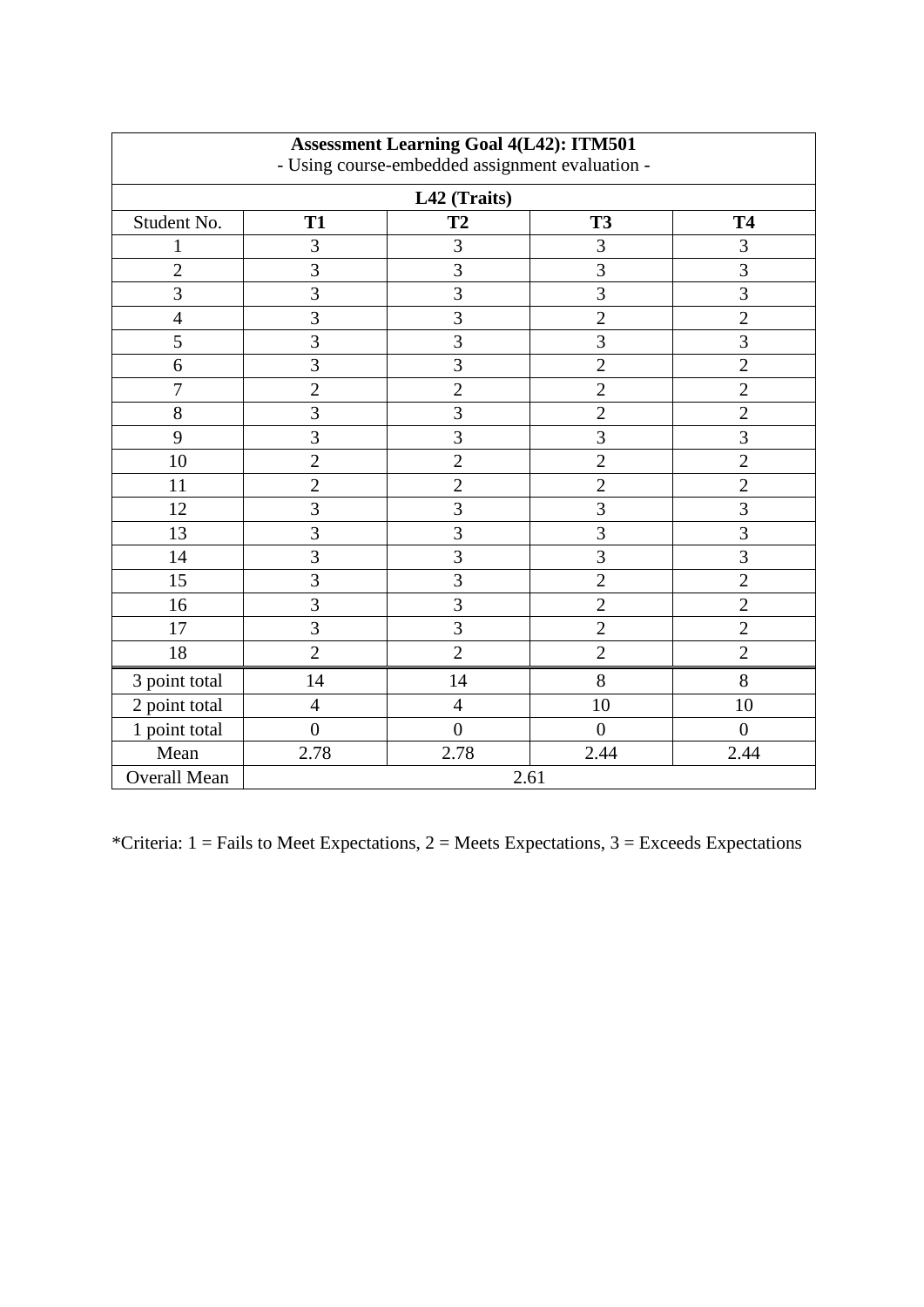## *Result Interpretation and Comments*

#### **Learning Goal 1 – Objective 1 (L11)**

Evaluation of L11 is based on a case study evaluation. An overall mean score for L11 is 2.52. The highest average score is 2.68 for 'Identification of current business strategy (Trait 1),' while the lowest one is 2.26 for 'Development of a business strategy (Trait 3).' Although training on developing business strategy needs to be reinforced, the results show that the course has improved students' abilities to identify and analyze complex business problems.

#### **Learning Goal 1 – Objective 2 (L12)**

Evaluation on L12 is based on a case study evaluation. An overall mean score for L12 is 2.18, which is relatively lower than the scores of other Learning Goals. The highest average score is 2.53 for 'Formulation of the problem statement (Trait 1),' while the lowest one is 1.76 for 'Recommendation and implementation (Trait 5).' The results suggest that more training on recommendation and implementation of innovative and strategic solutions to organizational problems is needed.

#### **Learning Goal 2 – Objective 1 (L21)**

An overall average score for L21 is 2.38. The results imply that students are able to communicate effectively in written documents and oral presentations. In general, the average score for each trait is closely distributed around the mean, ranging from 2.25 at the low end (Trait 4: Voice and body language) to 2.58 at its highest. The results show that there is room to improve the training on the use of voice and body language to deliver ideas more effectively.

#### **Learning Goal 2 – Objective 2 (L22)**

An overall average score for L22 is 2.69. The results imply that students can diagnose and communicate management problems. The average scores in all traits are higher or near the overall average score.

#### **Learning Goal 3 – Objective 1 (L31)**

An overall average score for L31 is 2.85. The results imply that students are able to work effectively in a team environment. All average scores for the traits except for 'Team planning and task coordination (Trait 4)' is higher than the overall mean score. The average score for 'Team planning and task coordination (Trait 4)' is 2.60, which is the lowest among other traits in L31. Nonetheless, even the Trait 4 score is sufficiently high.